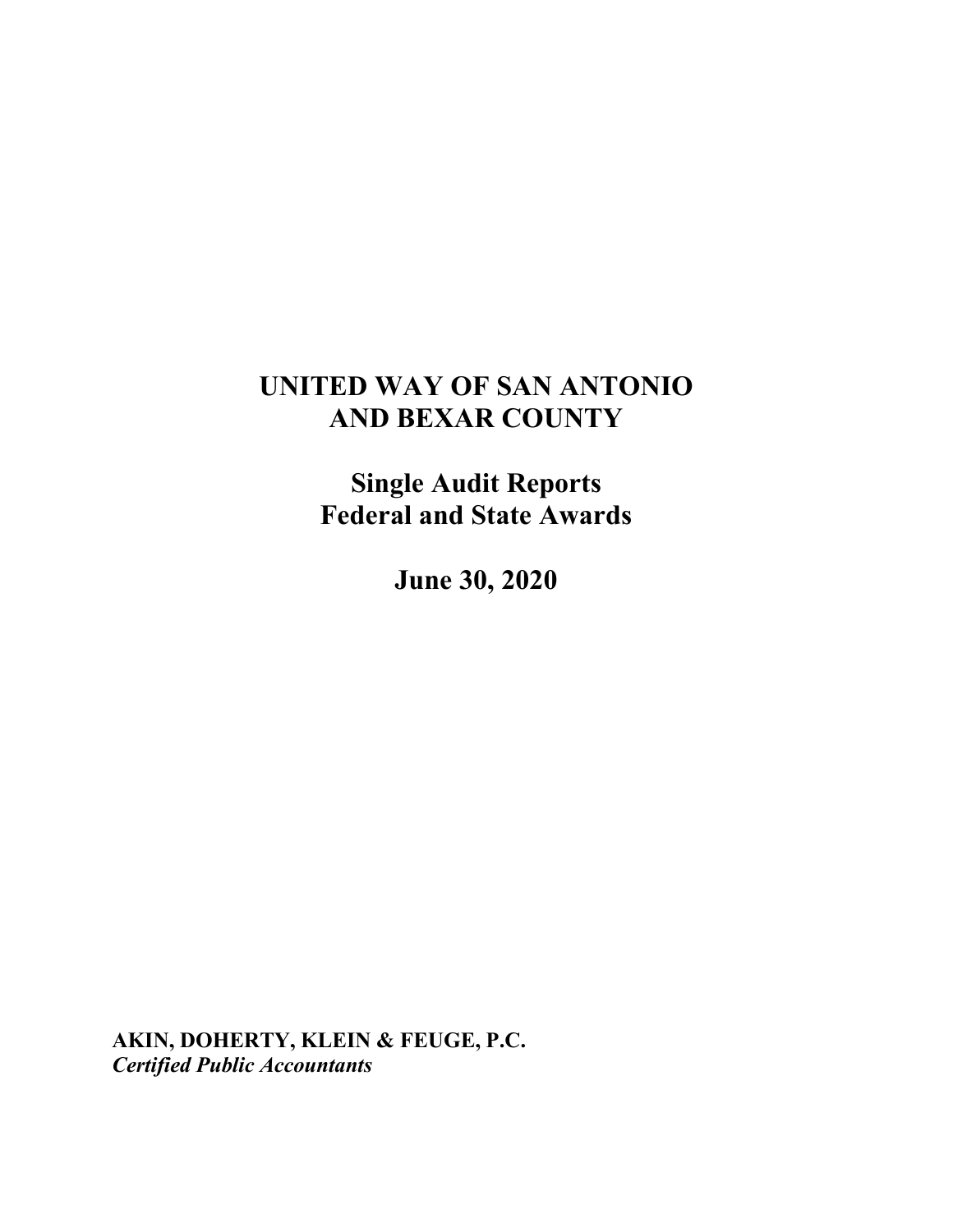## **UNITED WAY OF SAN ANTONIO AND BEXAR COUNTY Table of Contents June 30, 2020**

| Independent Auditor's Report on Internal Control over Financial Reporting and on<br>Compliance and Other Matters Based on an Audit of Financial Statements<br>Performed in Accordance with Government Auditing Standards<br>Independent Auditor's Report on Compliance for Each Major Program and on<br>Internal Control over Compliance Required by the Uniform Guidance<br>and the Texas Uniform Grant Management Standards<br>3<br>Independent Auditor's Report on Schedule of Expenditures of Federal and State Awards<br>Required by the Uniform Guidance and The Texas Uniform Grant<br>5<br>Management Standards<br>Schedule of Expenditures of Federal and State Awards<br>6<br>8<br>Notes to Schedule of Expenditures of Federal and State Awards<br>Schedule of Findings and Questioned Costs<br>9 | Page |
|--------------------------------------------------------------------------------------------------------------------------------------------------------------------------------------------------------------------------------------------------------------------------------------------------------------------------------------------------------------------------------------------------------------------------------------------------------------------------------------------------------------------------------------------------------------------------------------------------------------------------------------------------------------------------------------------------------------------------------------------------------------------------------------------------------------|------|
|                                                                                                                                                                                                                                                                                                                                                                                                                                                                                                                                                                                                                                                                                                                                                                                                              |      |
|                                                                                                                                                                                                                                                                                                                                                                                                                                                                                                                                                                                                                                                                                                                                                                                                              |      |
|                                                                                                                                                                                                                                                                                                                                                                                                                                                                                                                                                                                                                                                                                                                                                                                                              |      |
|                                                                                                                                                                                                                                                                                                                                                                                                                                                                                                                                                                                                                                                                                                                                                                                                              |      |
|                                                                                                                                                                                                                                                                                                                                                                                                                                                                                                                                                                                                                                                                                                                                                                                                              |      |
|                                                                                                                                                                                                                                                                                                                                                                                                                                                                                                                                                                                                                                                                                                                                                                                                              |      |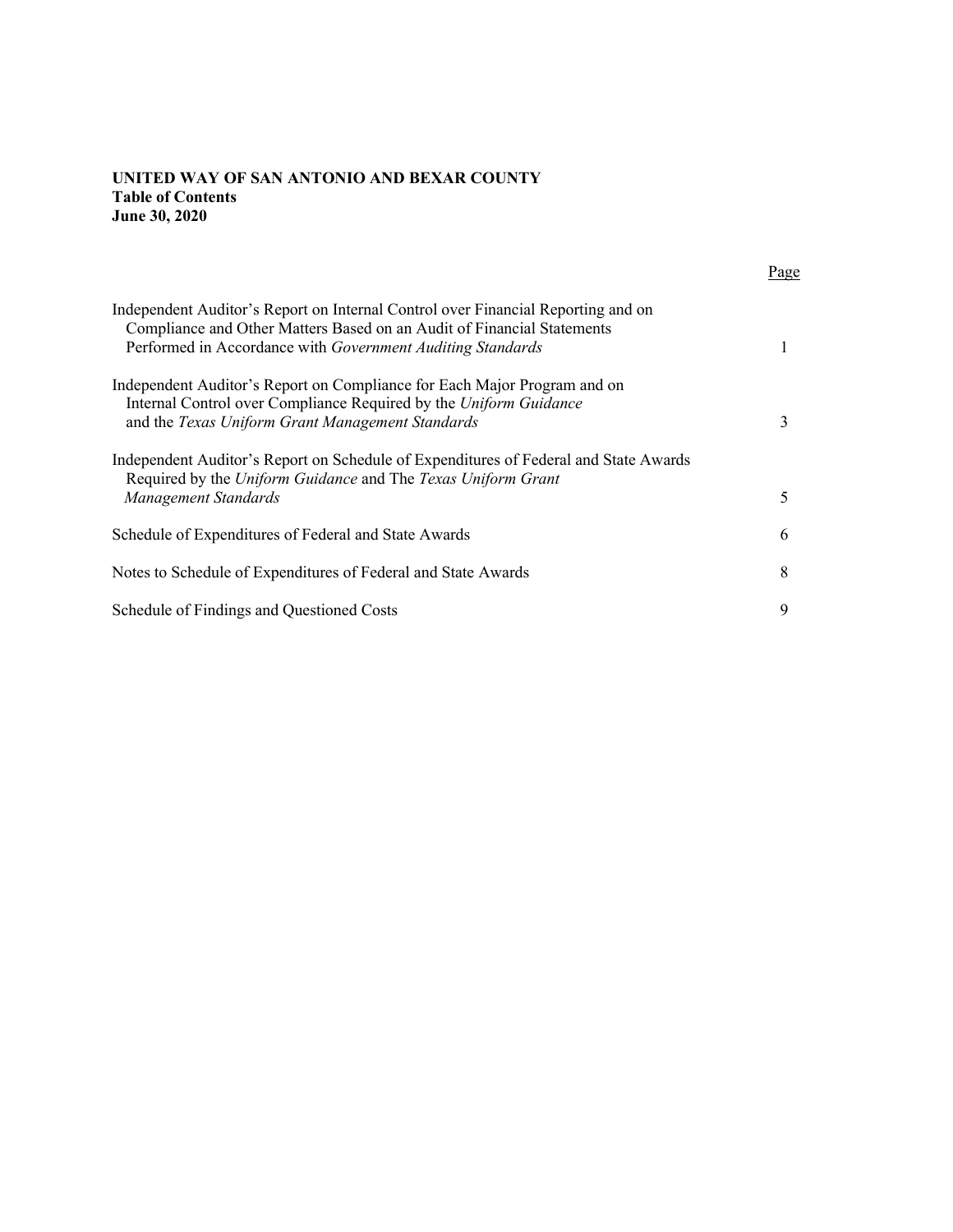

with you all the way

Member of the AICPA & TXCPA.

Registered with Public Company Accounting Oversight Board.

#### **INDEPENDENT AUDITOR'S REPORT ON INTERNAL CONTROL OVER FINANCIAL REPORTING AND ON COMPLIANCE AND OTHER MATTERS BASED ON AN AUDIT OF FINANCIAL STATEMENTS PERFORMED IN ACCORDANCE WITH** *GOVERNMENT AUDITING STANDARDS*

## **Independent Auditor's Report**

To the Board of Directors United Way of San Antonio and Bexar County San Antonio, Texas

We have audited, in accordance with U. S. generally accepted auditing standards and the standards applicable to financial audits contained in *Government Auditing Standards* issued by the Comptroller General of the United States, the consolidated financial statements of United Way of San Antonio and Bexar County ("UWSA"), which comprise the consolidated statement of financial position as of June 30, 2020, and the related consolidated statements of activities, functional expenses and cash flows for the year then ended, and the related notes to the consolidated financial statements, and have issued our separate report thereon dated November 5, 2020.

### **Internal Control over Financial Reporting**

In planning and performing our audit of the consolidated financial statements, we considered UWSA's internal control over financial reporting (internal control) to determine our audit procedures that are appropriate in the circumstances for the purpose of expressing our opinion on the consolidated financial statements, but not for the purpose of expressing an opinion on the effectiveness of UWSA's internal control. Accordingly, we do not express an opinion on the effectiveness of UWSA's internal control.

A *deficiency in internal control* exists when the design or operation of control does not allow management or employees, in a normal course of performing their assigned functions, to prevent or detect and correct misstatements on a timely basis. A *material weakness* is a deficiency, or combination of deficiencies, in internal control, such that there is a reasonable possibility that a material misstatement of the entity's consolidated financial statements will not be prevented, or detected and corrected on a timely basis. A *significant deficiency* is a deficiency, or a combination of deficiencies, in internal control that is less severe than a material weakness, yet important enough to merit attention by those charged with governance.

Our consideration of internal control was for the limited purpose described in the first paragraph of this section and was not designed to identify all deficiencies in internal control that might be material weaknesses or significant deficiencies and therefore, material weaknesses or significant deficiencies may exist that have not been identified. Given these limitations, during our audit we did not identify any deficiencies in internal control that we consider to be material weaknesses. However, material weaknesses may exist that have not been identified.

- 1 -

**MAIN OFFICE:** 

8610 N. New Braunfels, STE 101 San Antonio, TX 78217

Phone: 210.829.1300 Fax: 210.829.4080 672 Ridge Hill Dr.,STE B New Braunfels, TX 78130 Phone: 830.387.4441

616 E. Blanco, STE 300e Boerne, TX 78006 Phone: 830.815.1100

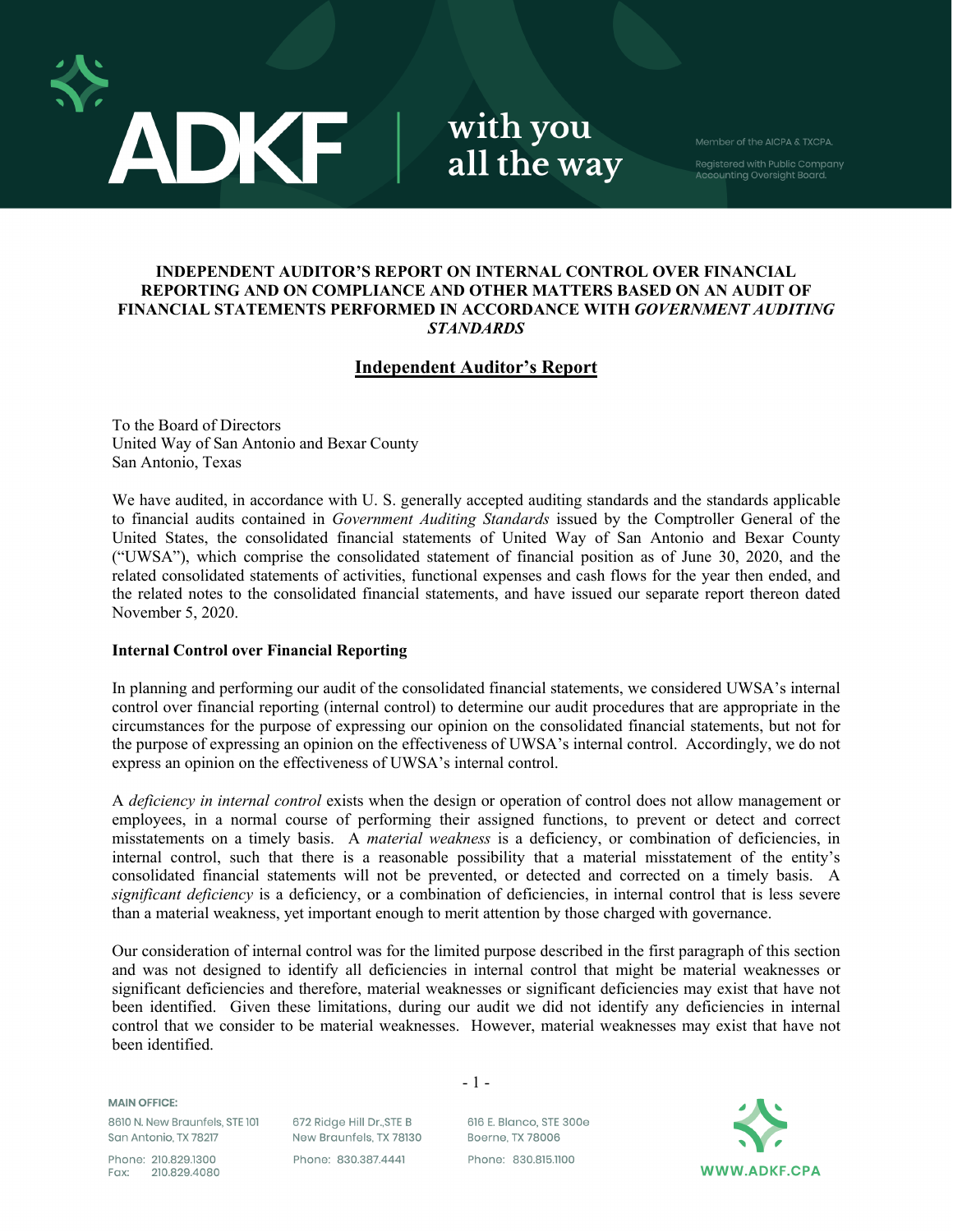#### **Compliance and Other Matters**

As part of obtaining reasonable assurance about whether UWSA's consolidated financial statements are free from material misstatement, we performed tests of its compliance with certain provisions of laws, regulations, contracts, and grant agreements, noncompliance with which could have a direct and material effect on the determination of financial statement amounts. However, providing an opinion on compliance with those provisions was not an objective of our audit, and accordingly, we do not express such an opinion. The results of our tests disclosed no instances of noncompliance or other matters that are required to be reported under *Government Auditing Standards.*

#### **Purpose of this Report**

The purpose of this report is solely to describe the scope of our testing of internal control and compliance and the results of that testing, and not to provide an opinion on the effectiveness of UWSA's internal control or on compliance. This report is an integral part of an audit performed in accordance with *Government Auditing Standards* in considering the entity's internal control and compliance. Accordingly, this communication is not suitable for any other purpose.

alin Doleck, Klan & fuge PC

San Antonio, Texas November 5, 2020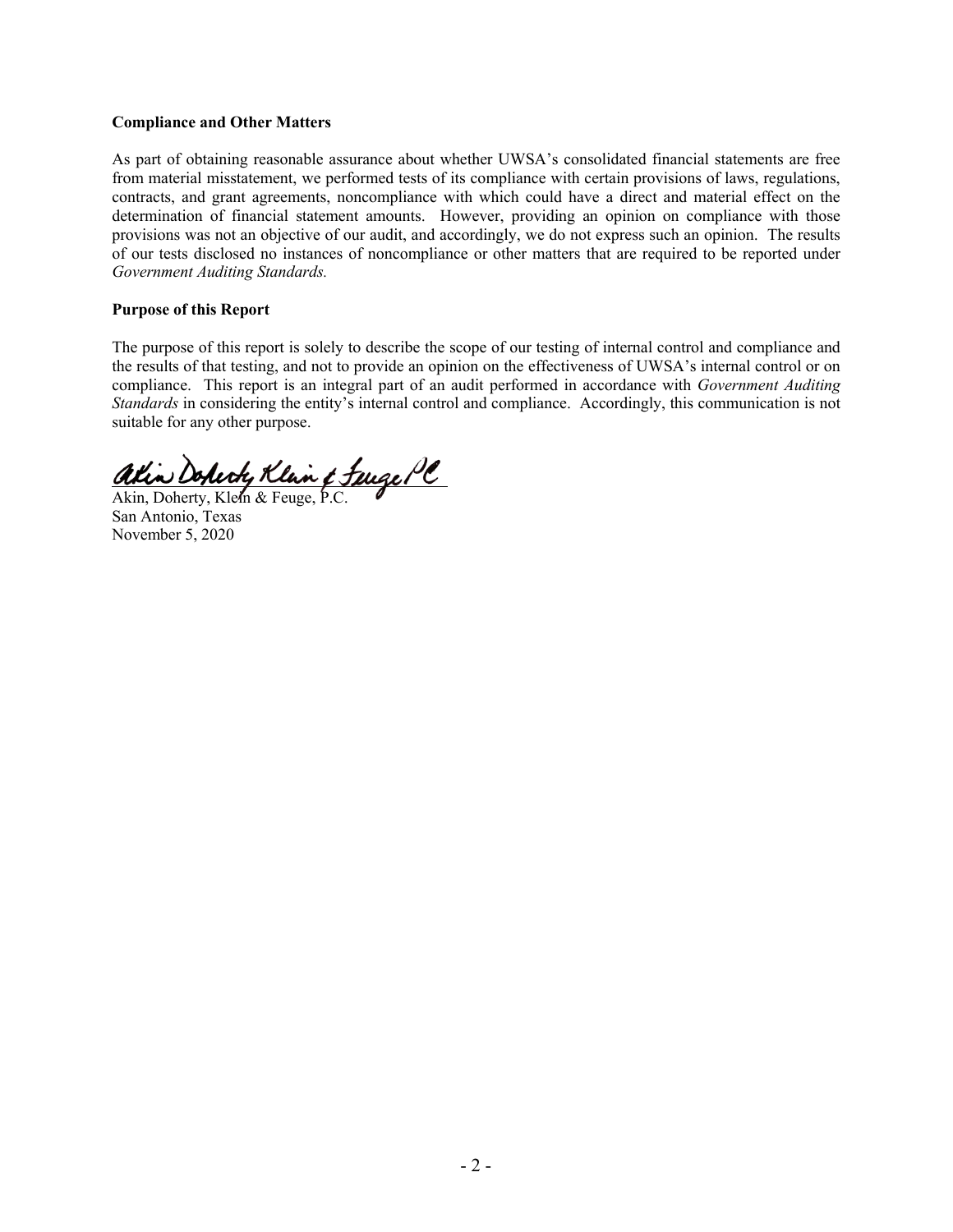

with you all the way

Member of the AICPA & TXCPA.

Registered with Public Company

#### **INDEPENDENT AUDITOR'S REPORT ON COMPLIANCE FOR EACH MAJOR PROGRAM AND ON INTERNAL CONTROL OVER COMPLIANCE REQUIRED BY THE** *UNIFORM GUIDANCE* **AND THE**  *TEXAS UNIFORM GRANT MANAGEMENT STANDARDS*

## **Independent Auditor's Report**

To the Board of Directors United Way of San Antonio and Bexar County San Antonio, Texas

#### **Report on Compliance for Each Major Federal and State Program**

We have audited United Way of San Antonio and Bexar County's ("UWSA") compliance with the types of compliance requirements described in the *OMB Compliance Supplement* and *Texas Uniform Grant Management Standards* that could have a direct and material effect on each of UWSA's major federal and state programs for the year ended June 30, 2020. UWSA's major federal and state programs are identified in the summary of auditor's results section of the accompanying schedule of findings and questioned costs.

#### *Management's Responsibility*

Management is responsible for compliance with federal and state statutes, regulations, and the terms and conditions of its federal and state awards applicable to its federal and state programs.

### *Auditor's Responsibility*

Our responsibility is to express an opinion on compliance for each of the UWSA's major federal and state programs based on our audit of the types of compliance requirements referred to above. We conducted our audit of compliance in accordance with auditing standards generally accepted in the United States of America; the standards applicable to financial audits contained in *Government Auditing Standards,* issued by the Comptroller General of the United States; and the audit requirements of *Title 2 U.S. Code of Federal Regulations Part 200, Uniform Administrative Requirements, Cost Principles, and Audit Requirements for Federal Awards* (Uniform Guidance) and *Texas Uniform Grant Management Standards*. Those standards, the Uniform Guidance and *Texas Uniform Grant Management Standards* require that we plan and perform the audit to obtain reasonable assurance about whether noncompliance with the types of compliance requirements referred to above that could have a direct and material effect on a major federal or state program occurred. An audit includes examining, on a test basis, evidence about UWSA's compliance with those requirements and performing such other procedures as we considered necessary in the circumstances.

We believe that our audit provides a reasonable basis for our opinion on compliance for each major federal and state program. However, our audit does not provide a legal determination of UWSA's compliance.

- 3 -

**MAIN OFFICE:** 

8610 N. New Braunfels, STE 101 San Antonio, TX 78217

672 Ridge Hill Dr.,STE B New Braunfels, TX 78130 Phone: 830.387.4441

616 E. Blanco, STE 300e Boerne, TX 78006 Phone: 830.815.1100



Phone: 210.829.1300 Fax: 210.829.4080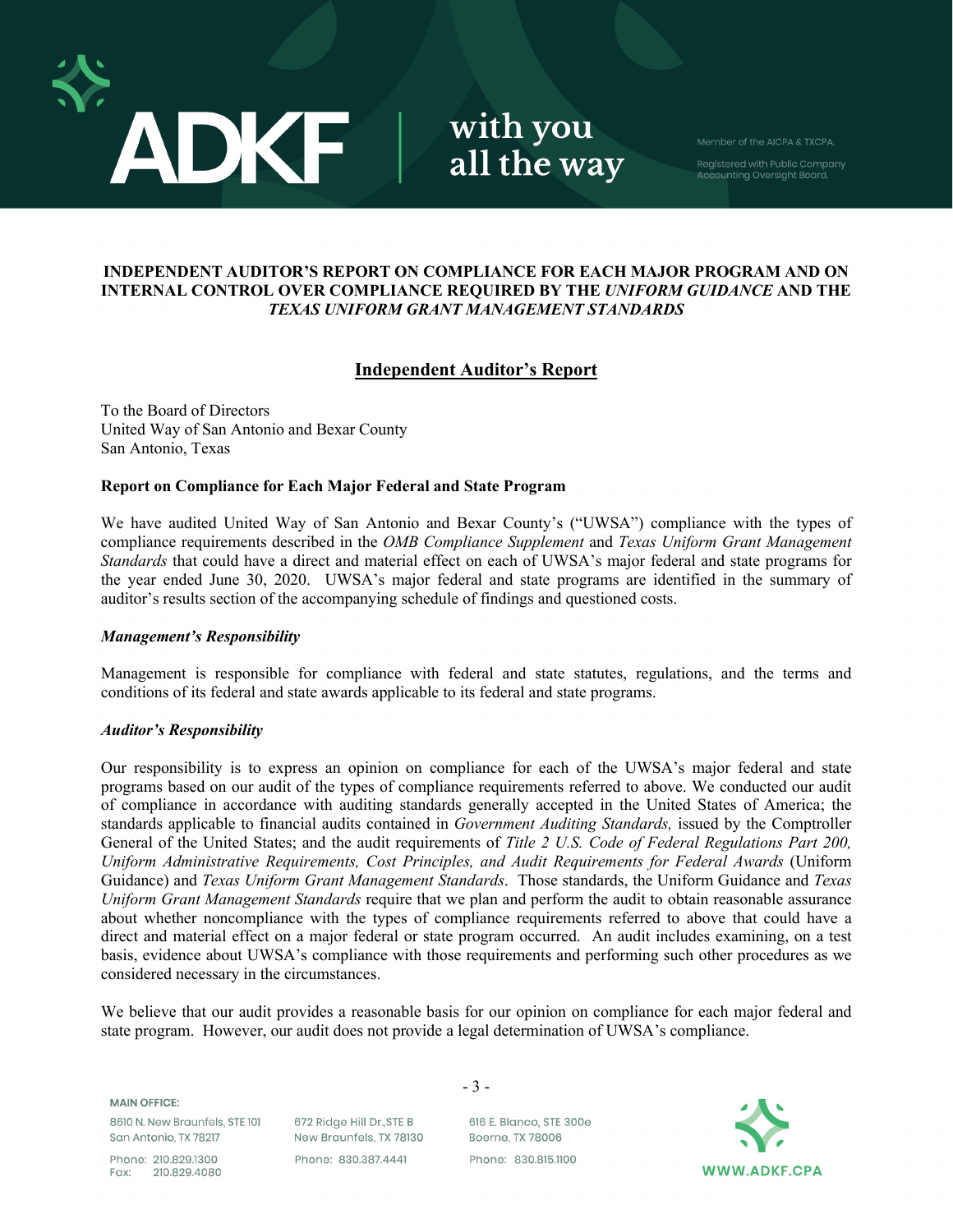#### *Opinion on Each Major Federal and State Program*

In our opinion, UWSA complied, in all material respects, with the types of compliance requirements referred above that could have a direct and material effect on each of its major federal and state programs for the year ended June 30, 2020.

#### **Report on Internal Control over Compliance**

Management of UWSA is responsible for establishing and maintaining effective internal control over compliance with the types of compliance requirements referred to above. In planning and performing our audit of compliance, we considered UWSA's internal control over compliance with the types of requirements that could have a direct and material effect on each major federal and state program to determine the auditing procedures that are appropriate in the circumstances for the purpose of expressing an opinion on compliance for each major federal and state program and to test and report on internal control over compliance in accordance with *Uniform Guidance* and *Texas Uniform Grant Management Standards*, but not for the purpose of expressing an opinion on the effectiveness of internal control over compliance. Accordingly, we do not express an opinion on the effectiveness of UWSA's internal control over compliance.

A *deficiency in internal control over compliance* exists when the design or operation of a control over compliance does not allow management or employees, in the normal course of performing their assigned functions, to prevent, or detect and correct, noncompliance with a type of compliance requirement of a federal or state program on a timely basis. A *material weakness in internal control over compliance* is a deficiency, or combination of deficiencies, in internal control over compliance, such that there is a reasonable possibility that material noncompliance with a type of compliance requirement of a federal or state program will not be prevented, or detected and corrected, on a timely basis. A *significant deficiency in internal control over compliance* is a deficiency, or a combination of deficiencies, in internal control over compliance with a type of compliance requirement of a federal or state program that is less severe than a material weakness in internal control over compliance, yet important enough to merit attention by those charged with governance.

Our consideration of internal control over compliance was for the limited purpose described in the first paragraph of this section and was not designed to identify all deficiencies in internal control over compliance that might be material weaknesses or significant deficiencies and therefore, material weaknesses or significant deficiencies may exist that have not been identified. We did not identify any deficiencies in internal control over compliance that we consider to be material weaknesses. However, material weaknesses may exist that have not been identified.

The purpose of this report on internal control over compliance is solely to describe the scope of our testing of internal control over compliance and the results of that testing based on the requirements of *Uniform Guidance* and *Texas Uniform Grant Management Standards.* Accordingly, this report is not suitable for any other purpose.

Atin Dokeck, Klan & fuge PC

San Antonio, Texas November 5, 2020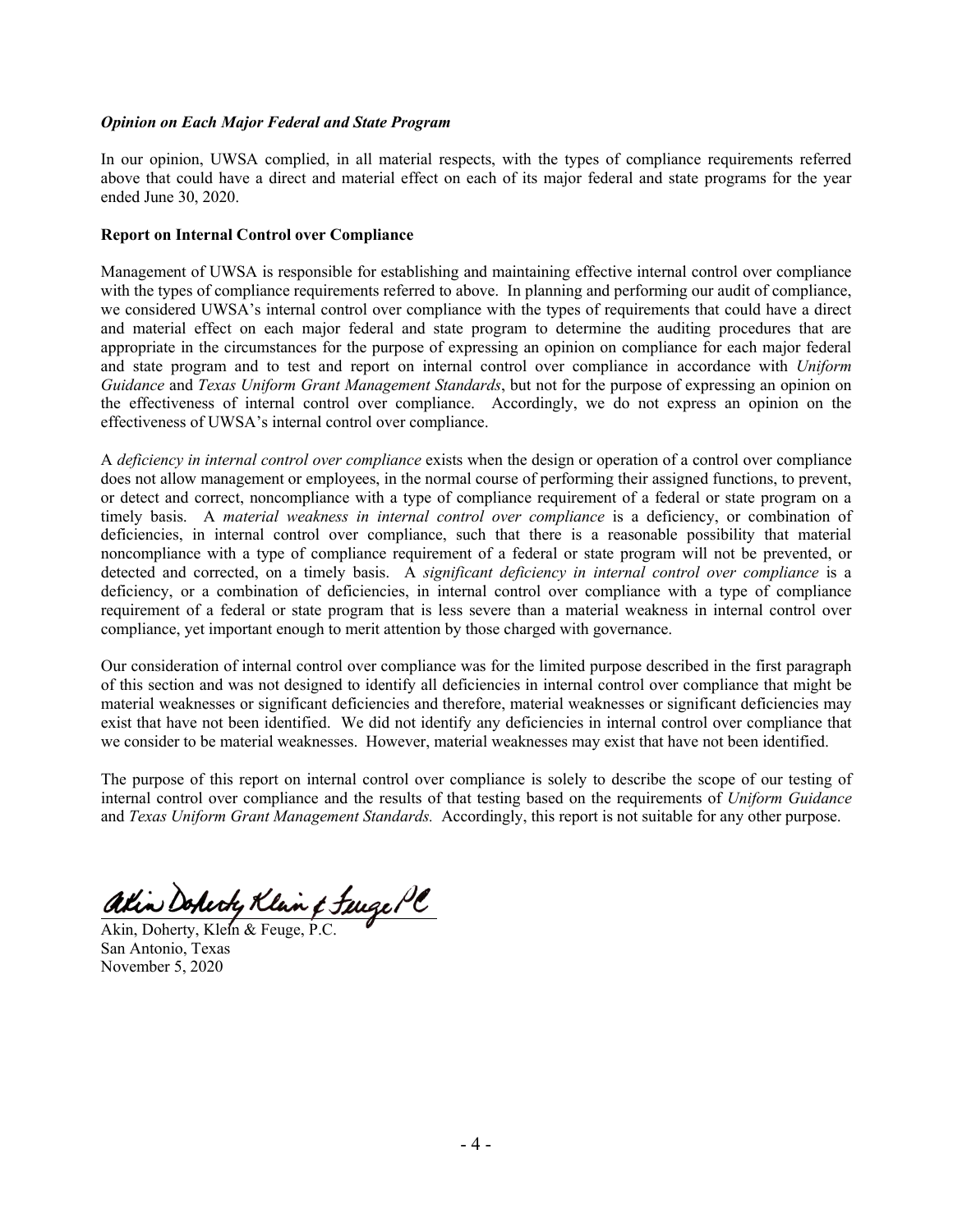with you all the way

Member of the AICPA & TXCPA.

Registered with Public Company Accounting Oversight Board.

#### **REPORT ON SCHEDULE OF EXPENDITURES OF FEDERAL AND STATE AWARDS REQUIRED BY THE** *UNIFORM GUIDANCE* **AND**  *TEXAS UNIFORM GRANT MANAGEMENT STANDARDS*

#### **Independent Auditor's Report**

To the Board of Directors United Way of San Antonio and Bexar County San Antonio, Texas

ADKF

We have audited, the financial statements of United Way of San Antonio and Bexar County ("UWSA") as of and for the year ended June 30, 2020 and have issued our report thereon dated November 5, 2020 which contained an unmodified opinion on those financial statements. Our audit was performed for the purpose of forming an opinion on the financial statements as a whole. The accompanying schedule of expenditures of federal and state awards is presented for the purposes of additional analysis as required by the *Uniform Guidance* and the *Texas Uniform Grant Management Standards* and is not a required part of the financial statements. Such information is the responsibility of management and was derived from and relates directly to the underlying accounting and other records used to prepare the financial statements. The information has been subjected to the auditing procedures applied in the audit of the financial statements and certain additional procedures, including comparing and reconciling such information directly to the underlying accounting and other records used to prepare the financial statements or to the financial statements themselves, and other additional procedures in accordance with auditing standards generally accepted in the United States of America. In our opinion, the schedule of expenditures of federal and state awards is fairly stated in all material respects in relation to the financial statements as a whole.

alin Doderty Klan & Fuge PC

San Antonio, Texas November 5, 2020

#### **MAIN OFFICE:**

8610 N. New Braunfels, STE 101 San Antonio, TX 78217

Phone: 210.829.1300 Fax: 210.829.4080 672 Ridge Hill Dr.,STE B New Braunfels, TX 78130

Phone: 830.387.4441

616 E. Blanco, STE 300e Boerne, TX 78006 Phone: 830.815.1100



- 5 -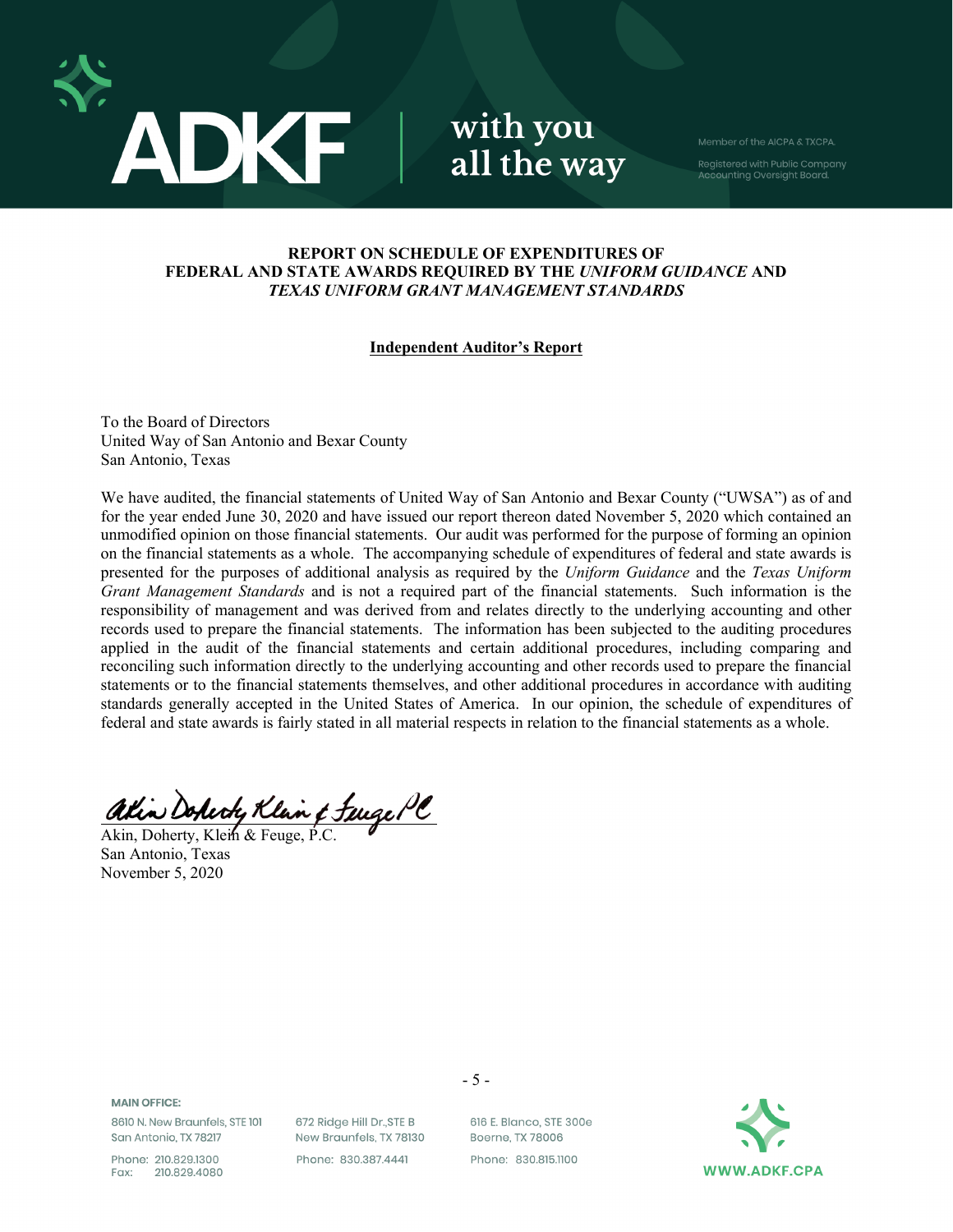#### **UNITED WAY OF SAN ANTONIO AND BEXAR COUNTY Schedule of Expenditures of Federal and State Awards**

**Year Ended June 30, 2020**

| <b>Federal Grantor/Pass-Through</b><br><b>Grantor/Program Title</b>                                 | Federal<br><b>CFDA</b><br><b>Number</b> | Pass-Through<br>or Award<br><b>Number</b> | <b>Expenditures</b> | Pass-Through<br><b>Expenditures</b> |
|-----------------------------------------------------------------------------------------------------|-----------------------------------------|-------------------------------------------|---------------------|-------------------------------------|
| <b>FEDERAL AWARDS</b>                                                                               |                                         |                                           |                     |                                     |
| United States Department of Health and Human Services: Health Resources and Services Administration |                                         |                                           |                     |                                     |
| Texas Department of Family and Protective Services                                                  |                                         |                                           |                     |                                     |
| Affordable Care Act (ACA) Maternal, Infant, and Early Childhood Home Visiting Program               |                                         |                                           |                     |                                     |
| Texas Home Visiting Program                                                                         |                                         |                                           |                     |                                     |
| Award Period 09/01/2018 - 08/31/2019                                                                | 93.870                                  | 24486173                                  | \$<br>219,331       |                                     |
| Catholic Charities Archdiocese of San Antonio                                                       |                                         | S-5911041-A                               |                     | \$<br>39,585                        |
| Catholic Charities Archdiocese of San Antonio                                                       |                                         | S-5911041-B                               |                     | 106,632                             |
| Good Samaritan                                                                                      |                                         | S-5911092-A                               |                     | 28,089                              |
| Madonna Neighborhood Center                                                                         |                                         | S-5911141-A                               |                     | 16,296                              |
| Award Period 09/01/2019 - 08/31/2020                                                                | 93.870                                  | 24486173                                  | 1,063,520           |                                     |
| Catholic Charities Archdiocese of San Antonio                                                       |                                         | S-5921041-A                               |                     | 167,706                             |
| Catholic Charities Archdiocese of San Antonio                                                       |                                         | S-5921041-B                               |                     | 469,311                             |
| Good Samaritan                                                                                      |                                         | S-5921092-A                               |                     | 116,430                             |
| Madonna Neighborhood Center                                                                         |                                         | S-5921141-A                               |                     | 143,608                             |
| Subtotal for CFDA 93.870                                                                            |                                         |                                           | 1,282,851           | 1,087,657                           |
|                                                                                                     |                                         |                                           |                     |                                     |
| <b>United States Department of Homeland Security</b>                                                |                                         |                                           |                     |                                     |
| Emergency Food and Shelter Program                                                                  |                                         |                                           |                     |                                     |
| Phase 36                                                                                            |                                         |                                           |                     |                                     |
| Award Period October 1, 2018 - March 31, 2020                                                       | 97.024                                  | 36-7886-00-008                            | 14,242              |                                     |
|                                                                                                     |                                         |                                           |                     |                                     |
| Emergency Food and Shelter Program                                                                  |                                         |                                           |                     |                                     |
| Phase 37                                                                                            |                                         |                                           |                     |                                     |
| Award Period January 1, 2020 - December 31, 2020                                                    | 97.024                                  | 37-7886-00-008                            | 11,658              |                                     |
|                                                                                                     |                                         |                                           |                     |                                     |
| <b>Emergency Food and Shelter Program</b>                                                           |                                         |                                           |                     |                                     |
| <b>CARES</b>                                                                                        |                                         |                                           |                     |                                     |
| Award Period January 27, 2020 - December 31, 2020                                                   | 97.024                                  | 788600-008                                | 10,374              |                                     |
|                                                                                                     |                                         |                                           |                     |                                     |
| Emergency Food and Shelter Program                                                                  |                                         |                                           |                     |                                     |
| <b>HUMANITARIAN</b>                                                                                 |                                         |                                           |                     |                                     |
| Award Period January 1, 2019 - September 30, 2020                                                   | 97.024                                  | SF-7886-00-008                            | 26,923              |                                     |
|                                                                                                     |                                         |                                           |                     |                                     |
| Subtotal for CFDA 97.024                                                                            |                                         |                                           | 63,197              | Ξ.                                  |
|                                                                                                     |                                         |                                           |                     |                                     |
| <b>Total Expenditures for Federal Awards</b>                                                        |                                         |                                           | \$<br>1,346,048 \$  | 1,087,657                           |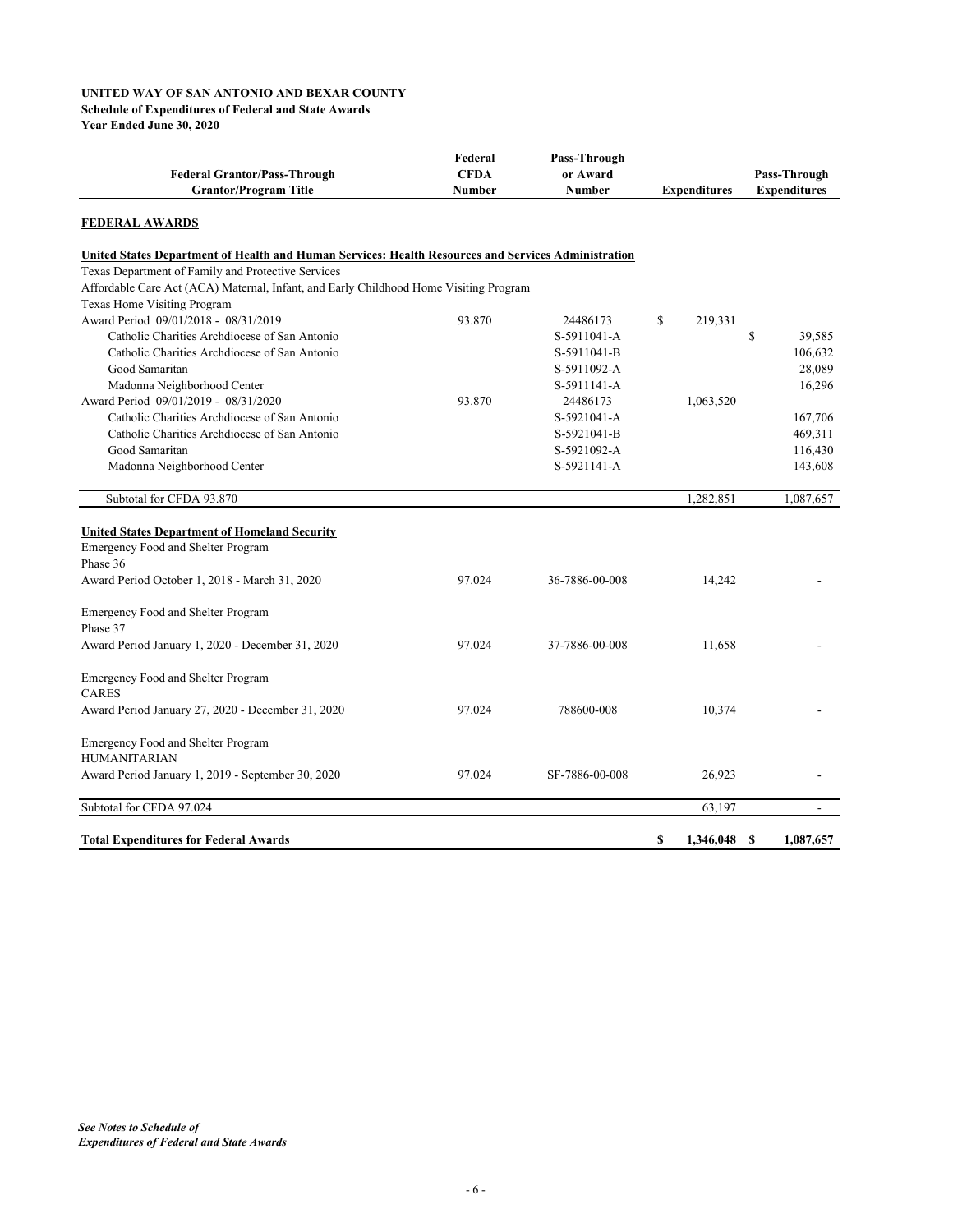#### **UNITED WAY OF SAN ANTONIO AND BEXAR COUNTY**

#### **Schedule of Expenditures of Federal and State Awards - Continued**

**Year Ended June 30, 2020**

| <b>Federal Grantor/Pass-Through</b>                                        | Federal<br><b>CFDA</b> | Pass-Through<br>or Award   |    |                     | Pass-Through        |
|----------------------------------------------------------------------------|------------------------|----------------------------|----|---------------------|---------------------|
| <b>Grantor/Program Title</b>                                               | Number                 | Number                     |    | <b>Expenditures</b> | <b>Expenditures</b> |
| <b>STATE AWARDS</b>                                                        |                        |                            |    |                     |                     |
| <b>Texas Department of Family &amp; Protective Services - PEI Division</b> |                        |                            |    |                     |                     |
| Project HOPES                                                              |                        |                            |    |                     |                     |
| Award Period 09/1/2018 - 08/31/2019                                        |                        | 24395929                   | \$ | 370,013             |                     |
| Alamo Public Telecommunications Council                                    |                        | S-5449153-A                |    |                     | \$<br>50,491        |
| Any Baby Can of San Antonio                                                |                        | S-5441007-A                |    |                     | 8,070               |
| Catholic Charities, Archdiocese of San Antonio, Inc.                       |                        | S-5441041-A                |    |                     | 25,041              |
| Depelchin's Children's Center                                              |                        | S-5449150-A                |    |                     | 27,546              |
| Family Service Association of San Antonio, Inc.                            |                        | S-5441081-A                |    |                     | 18,071              |
| Martinez Street Women's Center                                             |                        | S-5449124-A                |    |                     | 16,040              |
| Respite Care of San Antonio                                                |                        | S-5449145-A                |    |                     | 8,787               |
| The Center for Health Care of San Antoino                                  |                        | S-5449144-A                |    |                     | 57,009              |
| The Children's Shelter                                                     |                        | S-5441046-A                |    |                     | 21,949              |
| Award Period 09/1/2019 - 08/31/2020                                        |                        | 24395929                   |    | 1,364,999           |                     |
| Alamo Public Telecommunications Council                                    |                        | S-5459153-A                |    |                     | 105,935             |
| Any Baby Can of San Antonio                                                |                        | S-5451007-A                |    |                     | 28,251              |
| Catholic Charities, Archdiocese of San Antonio, Inc.                       |                        | S-5451041-A                |    |                     | 119,311             |
| Depelchin's Children's Center                                              |                        | S-5459150-A                |    |                     | 121,401             |
| Family Service Association of San Antonio, Inc.                            |                        | S-5451081-A                |    |                     | 61,169              |
| Martinez Street Women's Center                                             |                        | S-5459124-A                |    |                     | 51,788              |
| Respite Care of San Antonio<br>The Center for Health Care of San Antoino   |                        | S-5459145-A                |    |                     | 33,411              |
| The Children's Shelter                                                     |                        | S-5459144-A<br>S-5451046-A |    |                     | 164,604<br>110,107  |
|                                                                            |                        |                            |    |                     |                     |
| Subtotal for HOPES                                                         |                        |                            |    | 1,735,012           | 1,028,981           |
| Military Families and Veterans Pilot Prevention Program - Bexar County     |                        |                            |    |                     |                     |
| Award Period 09/01/2018 - 08/31/2019                                       |                        | 24306682                   |    | 128,324             |                     |
| Any Baby Can of San Antonio                                                |                        | S-5831007-A                |    |                     | 2,328               |
| Big Brothers Big Sisters of South Texas                                    |                        | S-5831022-A                |    |                     | 2,575               |
| Childsafe                                                                  |                        | S-5839106-A                |    |                     | 8,000               |
| Endeavors                                                                  |                        | S-5831001-A                |    |                     | 20,833              |
| Family Service Association of San Antonio, Inc.                            |                        | S-5831081-A                |    |                     | 21,281              |
| The Children's Shelter                                                     |                        | S-5831046-A                |    |                     | 19,558              |
| Voices for Children                                                        |                        | S-5839109-A                |    |                     | 1,300               |
| Award Period 09/01/2019 - 08/31/2020                                       |                        | 24306682                   |    | 557,401             |                     |
| Any Baby Can of San Antonio                                                |                        | S-5841007-A                |    |                     | 10,904              |
| Big Brothers Big Sisters of South Texas                                    |                        | S-5841022-A                |    |                     | 10,468              |
| Childsafe                                                                  |                        | S-5849106-A                |    |                     | 62,001              |
| Endeavors                                                                  |                        | S-5841001-A                |    |                     | 97,684              |
| Family Service Association of San Antonio, Inc.                            |                        | S-5841081-A                |    |                     | 99,514              |
| The Children's Shelter                                                     |                        | S-5841046-A                |    |                     | 95,538              |
| Voices for Children                                                        |                        | S-5849109-A                |    |                     | 6,552               |
| <b>Subtotal for MFVPPP</b>                                                 |                        |                            |    | 685,725             | 458,536             |
| <b>Total Expenditures for State Awards</b>                                 |                        |                            | \$ | 2,420,737 \$        | 1,487,517           |
|                                                                            |                        |                            |    |                     |                     |
| <b>Total Expenditures for Federal and State Awards</b>                     |                        |                            | S  | 3,766,785 \$        | 2,575,174           |

*See Notes to Schedule of Expenditures of Federal and State Awards*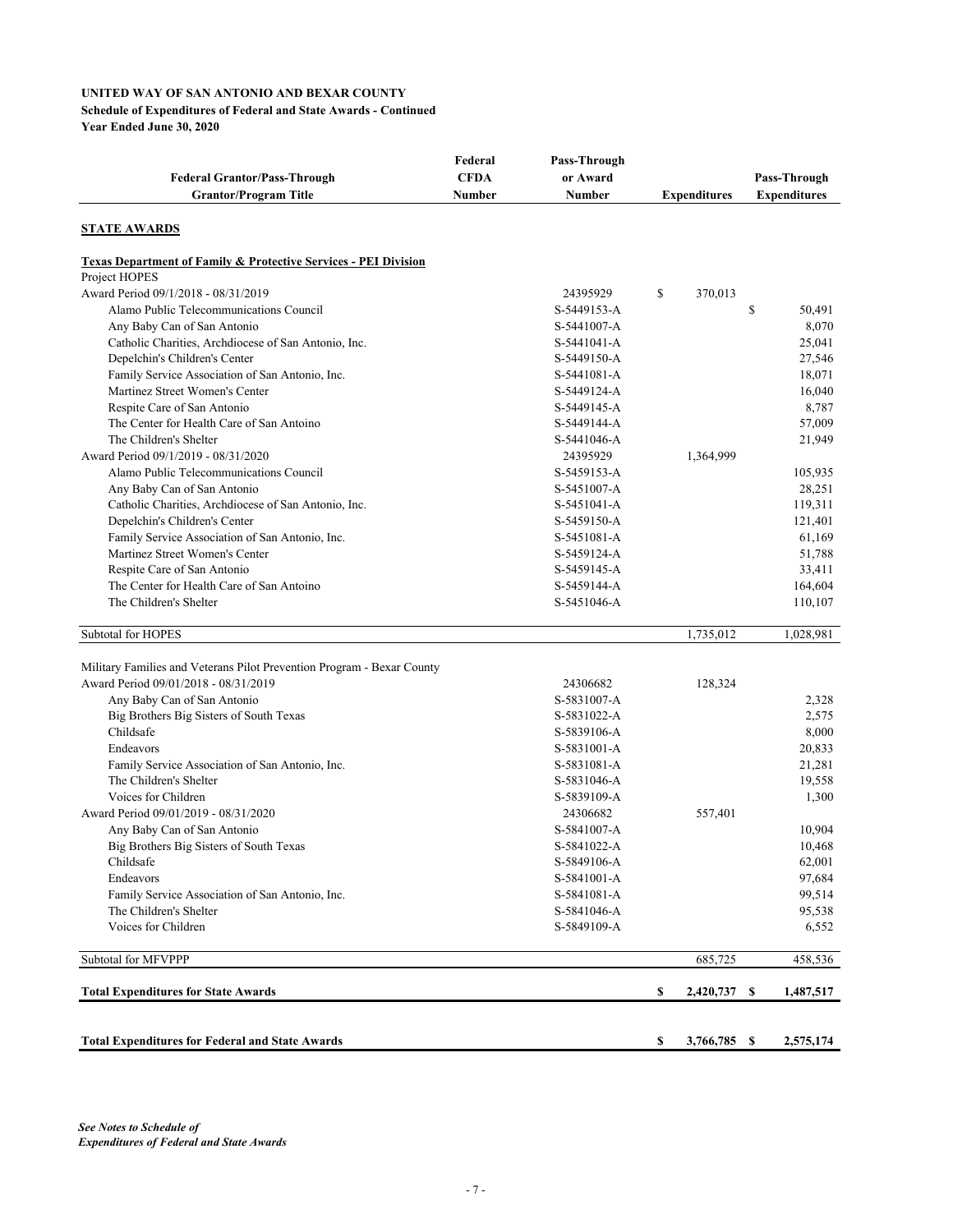## **NOTE A – BASIS OF PRESENTATION**

The accompanying Schedule of Expenditures of Federal and State Awards (the Schedule) includes the federal and state grant activity of United Way of San Antonio and Bexar County ("UWSA") under programs of the federal state and governments for the year ended June 30, 2020. The information in the Schedule is presented in accordance with the requirements of the *Title 2 U.S. Code of Federal Regulations Part 200, Uniform Administrative Requirements, Costs Principles, and Audit Requirements for Federal Awards (Uniform Guidance)* and the *Texas Uniform Grant Management Standards*. Because the Schedule presents only a selected portion of the operations of UWSA, it is not intended to, and does not, present the financial position, changes in net assets, or cash flows of UWSA. Therefore, some amounts presented in this schedule may differ from amounts presented in, or used in the preparation of, the basic financial statements.

All of UWSA's federal and state awards were in the form of cash assistance. UWSA had no federal or state funded insurance programs or loan guarantees during the year ended June 30, 2020.

UWSA used its approved indirect cost rate of 13.7% during the year ended June 30, 2020.

## **NOTE B – SUMMARY OF SIGNIFICANT ACCOUNTING POLICIES**

Expenditures reported on the schedule are reported on the accrual basis of accounting in accordance with accounting principles generally accepted in the United States of America (GAAP). Such expenditures are recognized following the cost principles contained in 2CFR Section 200.502 wherein certain types of expenditures are not allowable or are limited as to reimbursement.

### **NOTE C – RECONCILIATION TO AUDITED FINANCIAL STATEMENTS**

| Total expenditures of federal awards       | <sup>S</sup> | 1,346,048 |
|--------------------------------------------|--------------|-----------|
| Total expenditures of state awards         |              | 2,420,737 |
| Other grants and contracts                 |              | 1,910,585 |
|                                            |              |           |
| Total revenue for grants and contracts per |              |           |
| consolidated statement of activities       |              | 5,677,370 |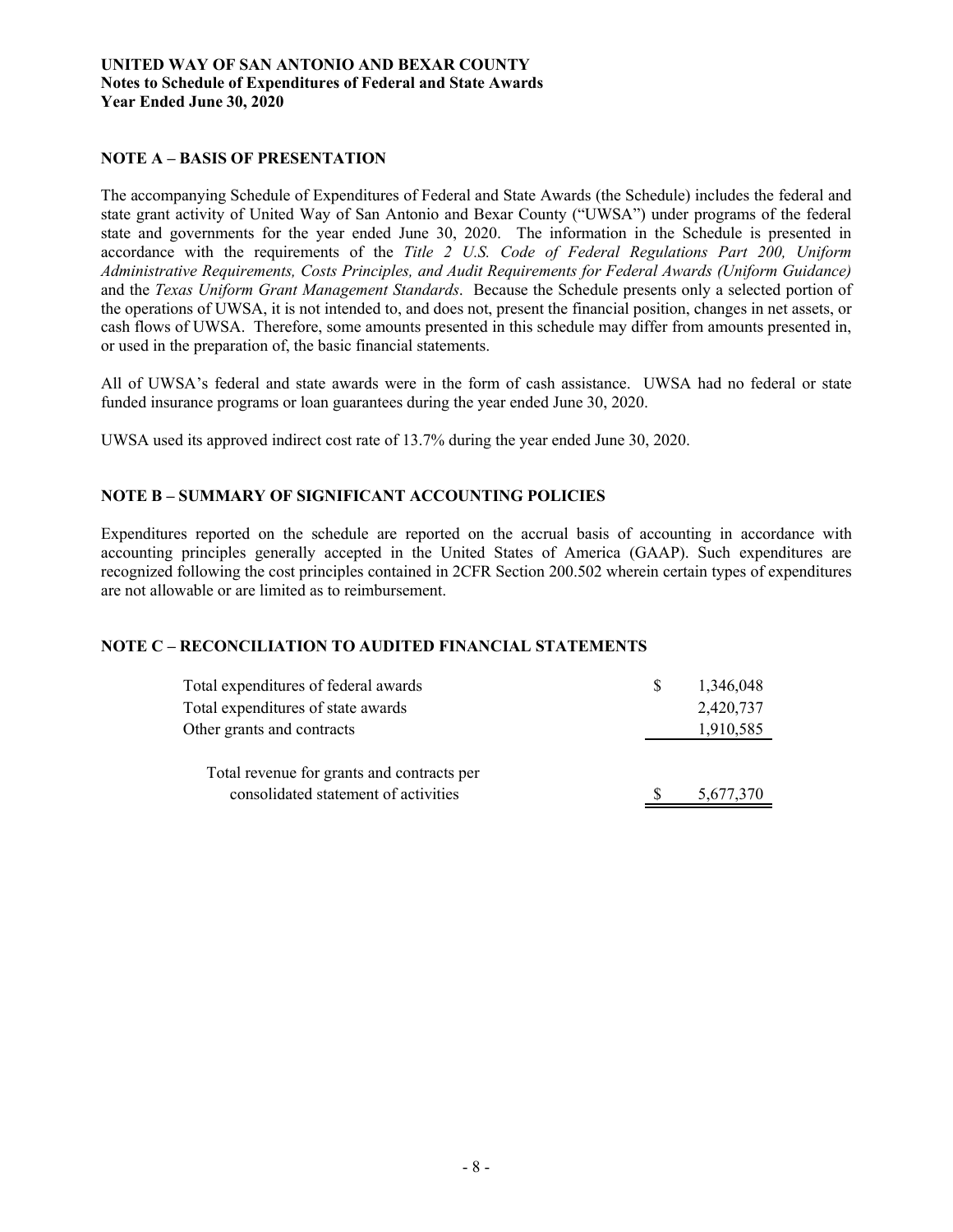## **UNITED WAY OF SAN ANTONIO AND BEXAR COUNTY Schedule of Findings and Questioned Costs Year Ended June 30, 2020**

| <b>Section I – Summary of Auditor's Results</b>                                                                           | <b>Description</b>              |
|---------------------------------------------------------------------------------------------------------------------------|---------------------------------|
| <b>Financial Statements</b>                                                                                               |                                 |
| Type of independent auditor's report                                                                                      | Unmodified                      |
| Internal control over financial reporting:<br>Material weaknesses identified<br>Significant deficiencies identified       | N <sub>o</sub><br>None reported |
| Noncompliance material to financial statements noted?                                                                     | N <sub>0</sub>                  |
| <b>Federal Awards</b>                                                                                                     |                                 |
| Internal control over major programs:<br>Material weaknesses identified<br>Significant deficiencies identified            | N <sub>o</sub><br>None reported |
| Type of independent auditor's report issued on compliance for<br>major programs                                           | Unmodified                      |
| Any audit findings disclosed that are required to be reported in accordance<br>with 2 CFR 200.516(a) of Uniform Guidance? | N <sub>o</sub>                  |
| Major Federal Programs:<br>Name of Federal Program or Cluster                                                             | CFDA Number                     |
| Affordable Care Act (ACA) Maternal, Infant, and Early Childhood<br>Home Visiting Program - Texas Home Visiting Program    | 93.870                          |
| Dollar threshold used to distinguish between Type A and Type B programs                                                   | \$750,000                       |
| Auditee qualified as low-risk auditee?                                                                                    | Yes                             |